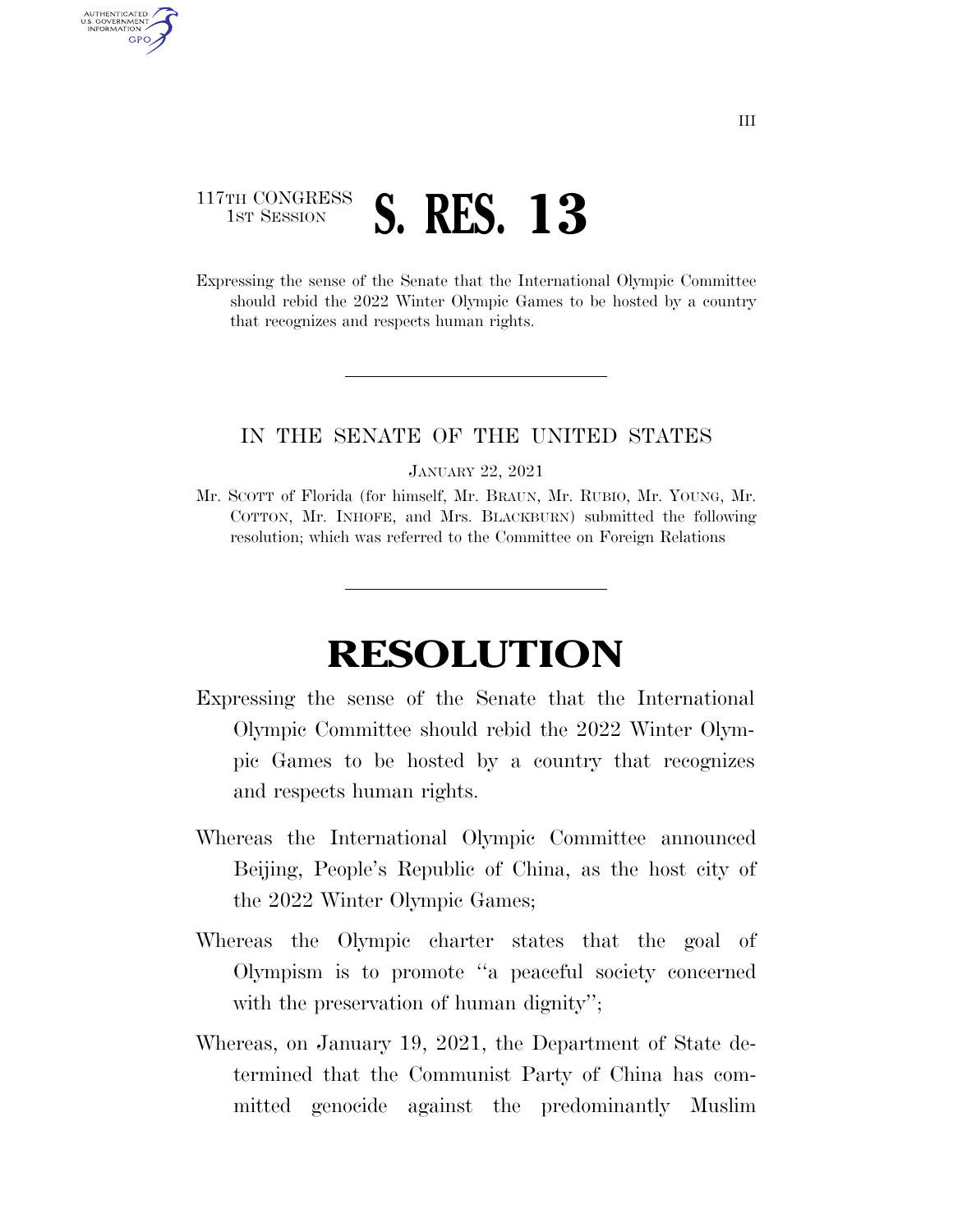Uyghurs and other ethnic and religious minority groups in the Xinjiang Uyghur Autonomous Region (XUAR);

Whereas the 2020 Trafficking in Persons Report of the Department of State relating to the People's Republic of China indicates that—

(1) authorities in the People's Republic of China have arbitrarily detained more than  $1,000,000$  ethnic Muslims, including Uyghur, ethnic Kazakh, and Kyrgyz individuals, in as many as 1,200 ''vocational training centers'', which are internment camps designed to erase ethnic and religious identities;

(2) the national household registry system of the People's Republic of China restricts the freedom of rural inhabitants to legally change their workplace or residence, placing the internal migrant population of the People's Republic of China at high risk of forced labor in brick kilns, coal mines, and factories;

(3) the Government of the People's Republic of China subjects Christians and members of other religious groups to forced labor in brick kilns, food processing centers, and factories as part of detention for the purpose of ideological indoctrination; and

(4) the Government of the People's Republic of China provides financial incentives for companies to open factories near the internment camps, and local governments receive additional funds from the Government of the People's Republic of China for each inmate forced to work in an internment camp;

Whereas, in June 2020, the Associated Press reported that—

(1) the Government of the People's Republic of China uses forced birth control, sterilizations, and abor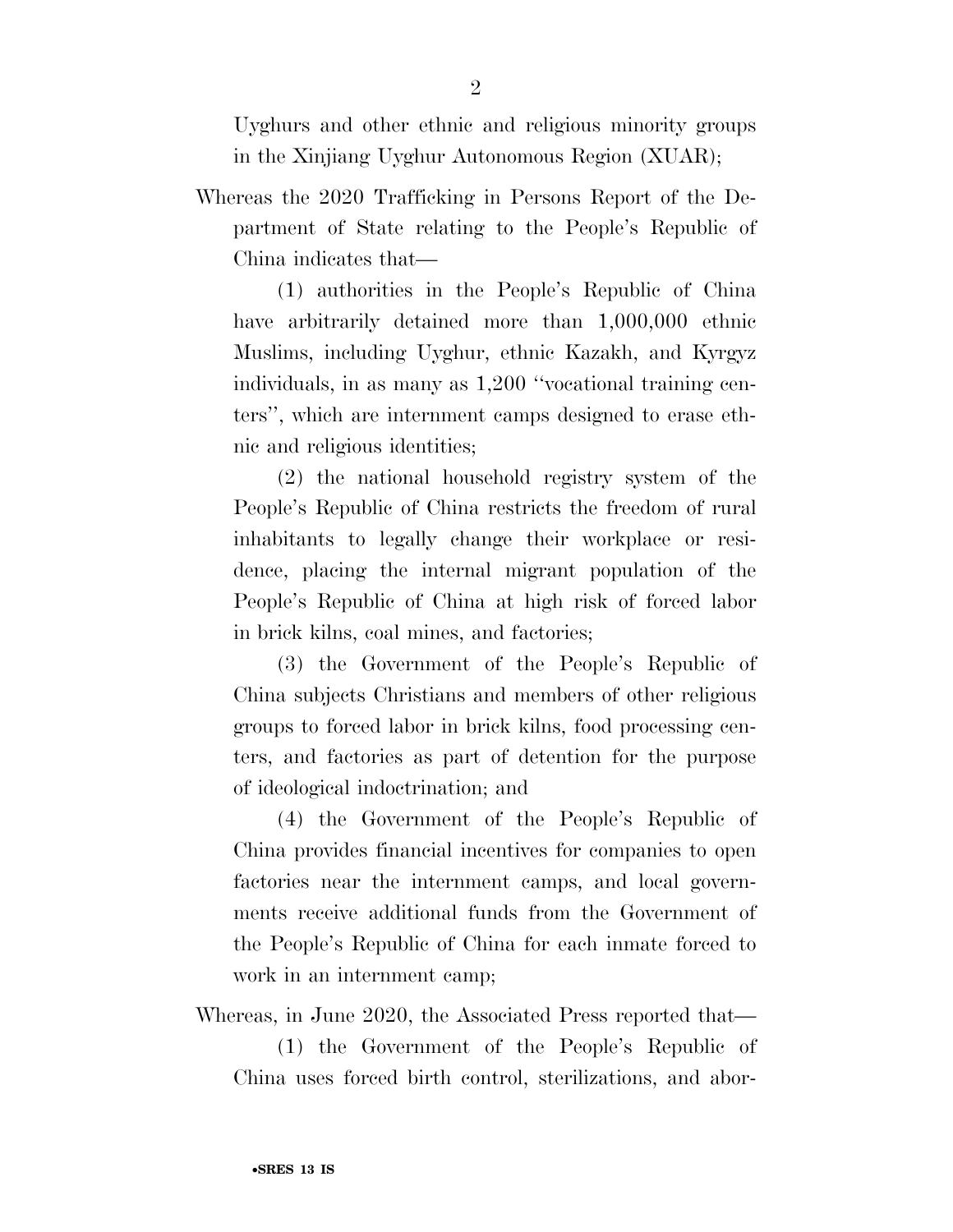tions on Uyghur and other minority women to diminish the birth rate among Muslim populations; and

(2) Uyghur and other minority women are subjected to internment camps and large fines for giving birth to too many children, which is subjectively defined by the Government of the People's Republic of China;

Whereas, in October 2019, Radio Free Asia reported that—

(1) the Government of the People's Republic of China, as part of its Pair Up and Become Family program, assigns male Han Chinese ''relatives'' to monitor the homes of Uyghur families in the Xinjiang Uyghur Autonomous Region and to regularly sleep in the same beds as the wives of men detained in the internment camps of the region; and

(2) Uyghur individuals who protest hosting ''relatives'' or refuse to take part in study sessions or other activities with the officials in their homes are subject to additional restrictions and may face detention in the internment camps;

- Whereas, in July 2019, Australia, Austria, Belgium, Canada, Denmark, Estonia, Finland, France, Germany, Iceland, Ireland, Japan, Latvia, Lithuania, Luxembourg, the Netherlands, New Zealand, Norway, Spain, Sweden, Switzerland, and the United Kingdom jointly condemned the arbitrary detention and surveillance of Uyghur individuals and other minorities in the Xinjiang Uyghur Autonomous Region;
- Whereas, in June 2019, the Independent Tribunal Into Forced Organ Harvesting from Prisoners of Conscience in China of the China Tribunal found that—

(1) forced organ harvesting has been carried out for years throughout the People's Republic of China on a sig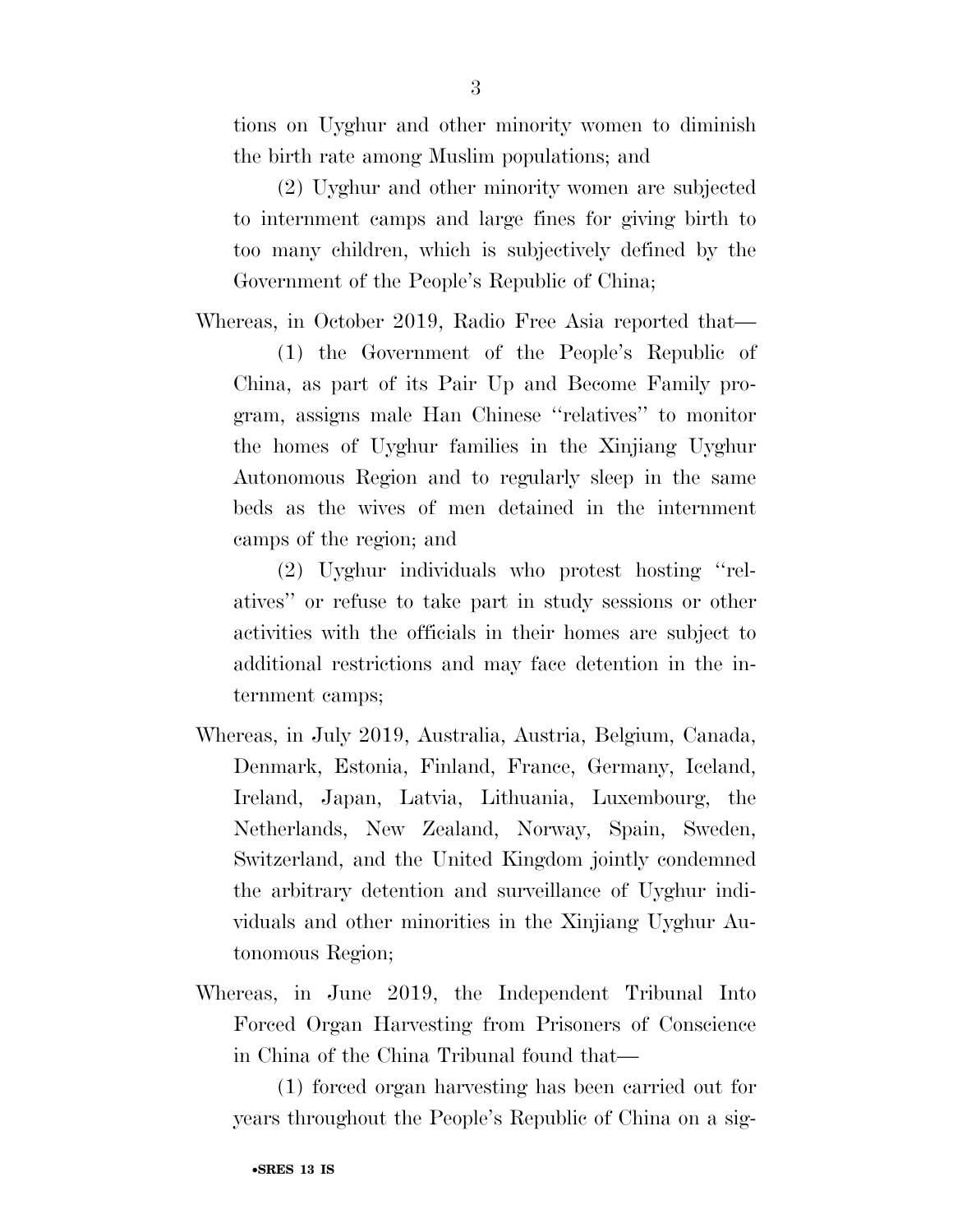nificant scale, and practitioners of Falun Gong have been the main source of organs; and

(2) the Government of the People's Republic of China has committed crimes against humanity with respect to Uyghur individuals and practitioners of Falun Gong;

Whereas the report of Freedom House entitled ''Freedom in the World 2019'' indicates that—

(1) women, ethnic and religious minorities, and the LGBT community in the People's Republic of China have no opportunity to gain meaningful political representation and are barred from advancing their interests outside the formal structures of the Communist Party of China;

(2) foreign journalists in the People's Republic of China were surveilled, harassed, physically abused, detained to prevent meetings with certain individuals, and had their visas withheld;

(3) hundreds of Falun Gong practitioners have recently received long prison terms, and many other individuals were arbitrarily detained in various ''legal education'' facilities, where they were tortured, sometimes fatally, until they abandoned their beliefs;

(4) limitations on due process in the People's Republic of China, including the excessive use of pretrial detention, are rampant, and an extended crackdown on human rights lawyers has weakened the access of defendants to independent legal counsel; and

(5) individuals attempting to petition the Government of the People's Republic of China with respect to grievances or injustices are routinely intercepted in their efforts to travel to Beijing, forcefully returned to their hometowns, or subjected to extralegal detention in ''black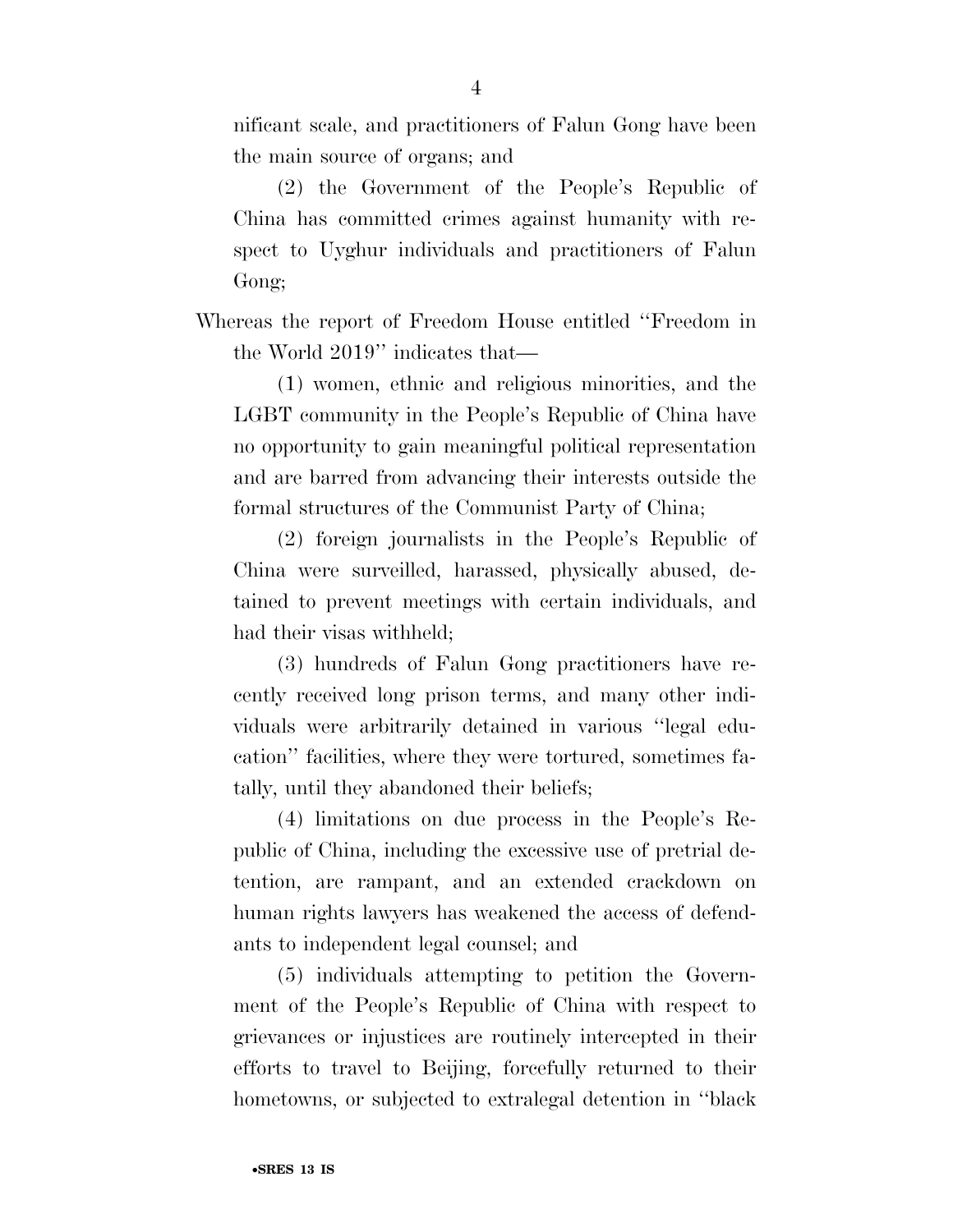jails'', psychiatric institutions, and other sites at which they are at risk of abuse;

Whereas the annual report of the U.S. Congressional-Executive Commission on China for 2019 indicates that—

(1) the one-party authoritarian political system of the People's Republic of China deprives the people of the People's Republic of China of their right to meaningfully participate in electoral processes and public life generally;

(2) in 2019, the Government of the People's Republic of China detained and prosecuted individuals who criticized government officials and policies online and censored or distorted a range of news and information that the Government of the People's Republic of China considered ''politically sensitive'', including—

(A) the 30th anniversary of the Tiananmen Square massacre;

(B) human rights abuses in the Xinjiang Uyghur Autonomous Region; and

(C) the protests in Hong Kong against proposed extradition legislation;

(3) Hong Kong authorities, under the influence of the Government of the People's Republic of China, violated fundamental freedoms of the people of Hong Kong, as articulated in the Basic Law, including the freedoms of expression, association, and assembly;

(4) the Government of the People's Republic of China has used propaganda, disinformation, and censorship in an attempt to shape reporting on the Hong Kong protests, attributing the protests to influence by ''foreign forces'', and threatening protesters in Hong Kong;

(5) officials of the Government of the People's Republic of China and the Communist Party of China continue to abuse criminal law and police power to punish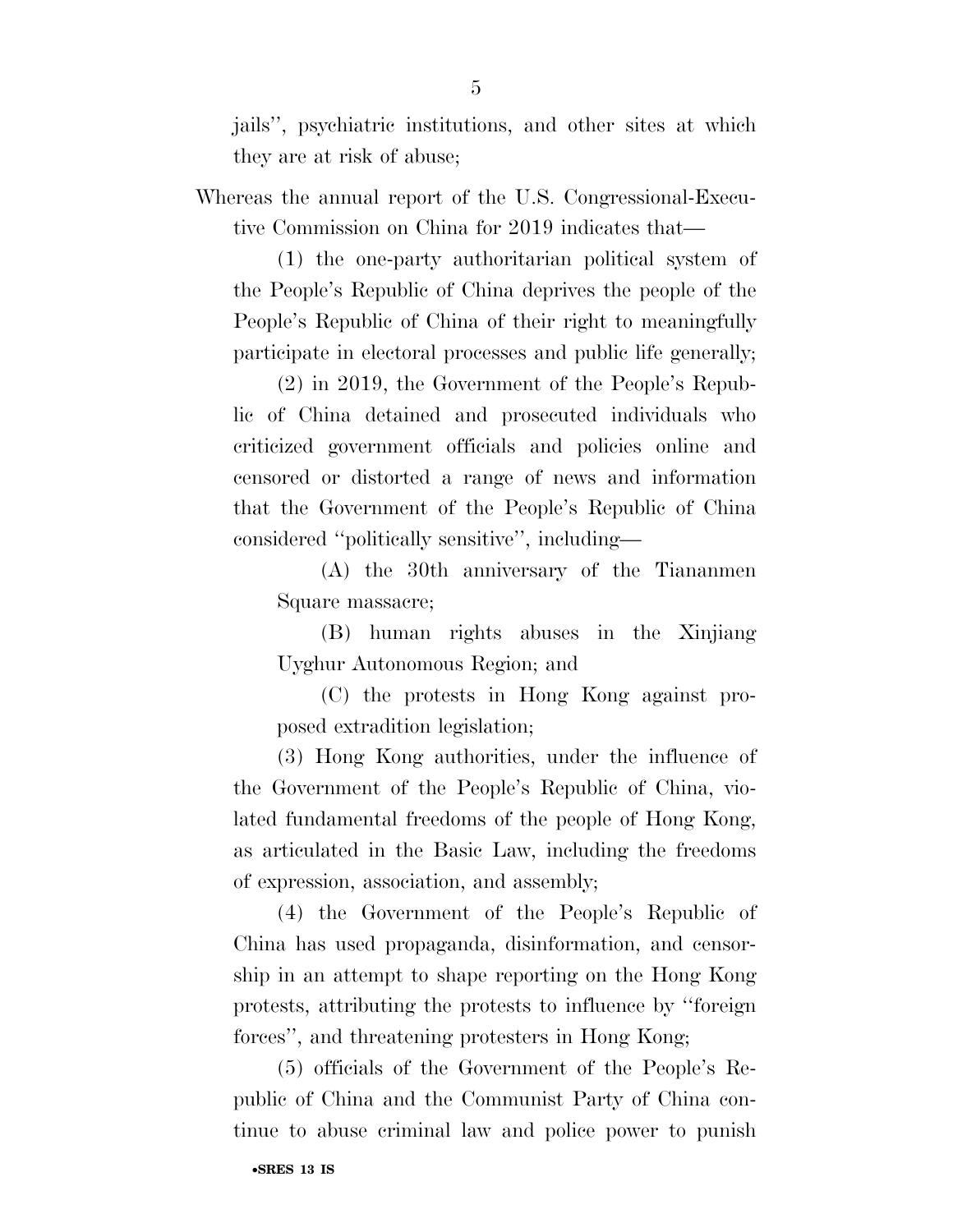critics and ''maintain stability'' with the goal of perpetuating one-party rule, often targeting human rights advocates, religious believers, and ethnic minority groups; and

(6) the Government of the People's Republic of China is likely committing crimes against humanity;

- Whereas, before the 2008 Summer Olympics were held in Beijing, the Department of State Country Report on Human Rights Practices for 2006 reported that the Government of the People's Republic of China practiced severe cultural and religious repression of minorities, especially of Uyghur individuals in the Xinjiang Uyghur Autonomous Region, and according to the Department of State Country Reports on Human Rights Practices for 2018, such repression has intensified since the 2008 Summer Olympics in Beijing;
- Whereas four Special Rapporteurs of the United Nations have urged the governing authorities in Hong Kong and the People's Republic of China to ensure protestors in Hong Kong may fully exercise the right to peacefully assemble, including—

(1) the Special Rapporteur on the promotion and protection of the right to freedom of opinion and expression;

(2) the Special Rapporteur on the situation of human rights defenders;

(3) the Special Rapporteur on the rights to freedom of peaceful assembly and of association; and

(4) the Special Rapporteur on torture and other cruel, inhuman, or degrading treatment or punishment;

Whereas police in Hong Kong have arrested more than 6,000 individuals and fired more than 16,000 rounds of tear gas during the seven months of protests by people of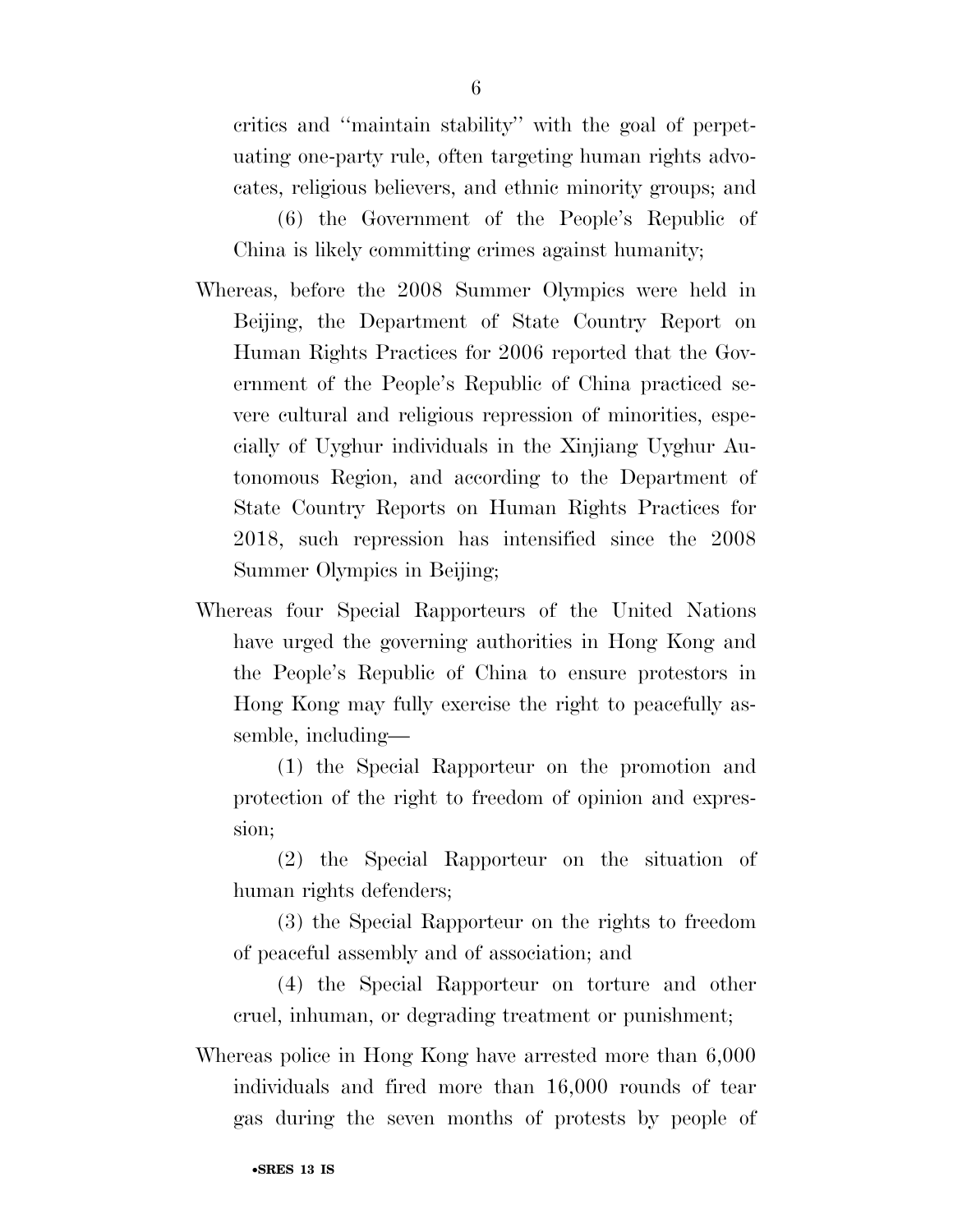Hong Kong seeking to uphold their liberties and the autonomy of Hong Kong, as articulated in the Basic Law of the Hong Kong Special Administrative Region of the People's Republic of China (referred to in this preamble as the ''Basic Law'');

- Whereas, the Law of the People's Republic of China on Safeguarding National Security in the Hong Kong Special Administrative Region (referred to in this preamble as the ''Hong Kong national security law'') is implemented to suppress pro-democracy demonstrators and remove the rights and liberties from the people of Hong Kong guaranteed in the Basic Law;
- Whereas the report of the Network of Chinese Human Rights Defenders entitled ''Defending Rights in a 'No Rights Zone': Annual Report on the Situation of Human Rights Defenders in China (2018)" indicates that—

(1) authorities in the People's Republic of China continue to charge Tibetans with ''inciting separatism'' for expressing political or religious dissent and impose heavy prison sentences on such individuals;

(2) the Government of the People's Republic of China continues to implement its draconian 2017 cybersecurity law, which authorizes invasive cyber surveillance and provides broad authority to restrict and penalize online expression;

(3) the Government of the People's Republic of China intends to have ''full coverage, connectivity, and control'' of the entire People's Republic of China by police video surveillance; and

(4) the Government of the People's Republic of China boldly retaliates against human rights advocates for their work upholding international standards and co-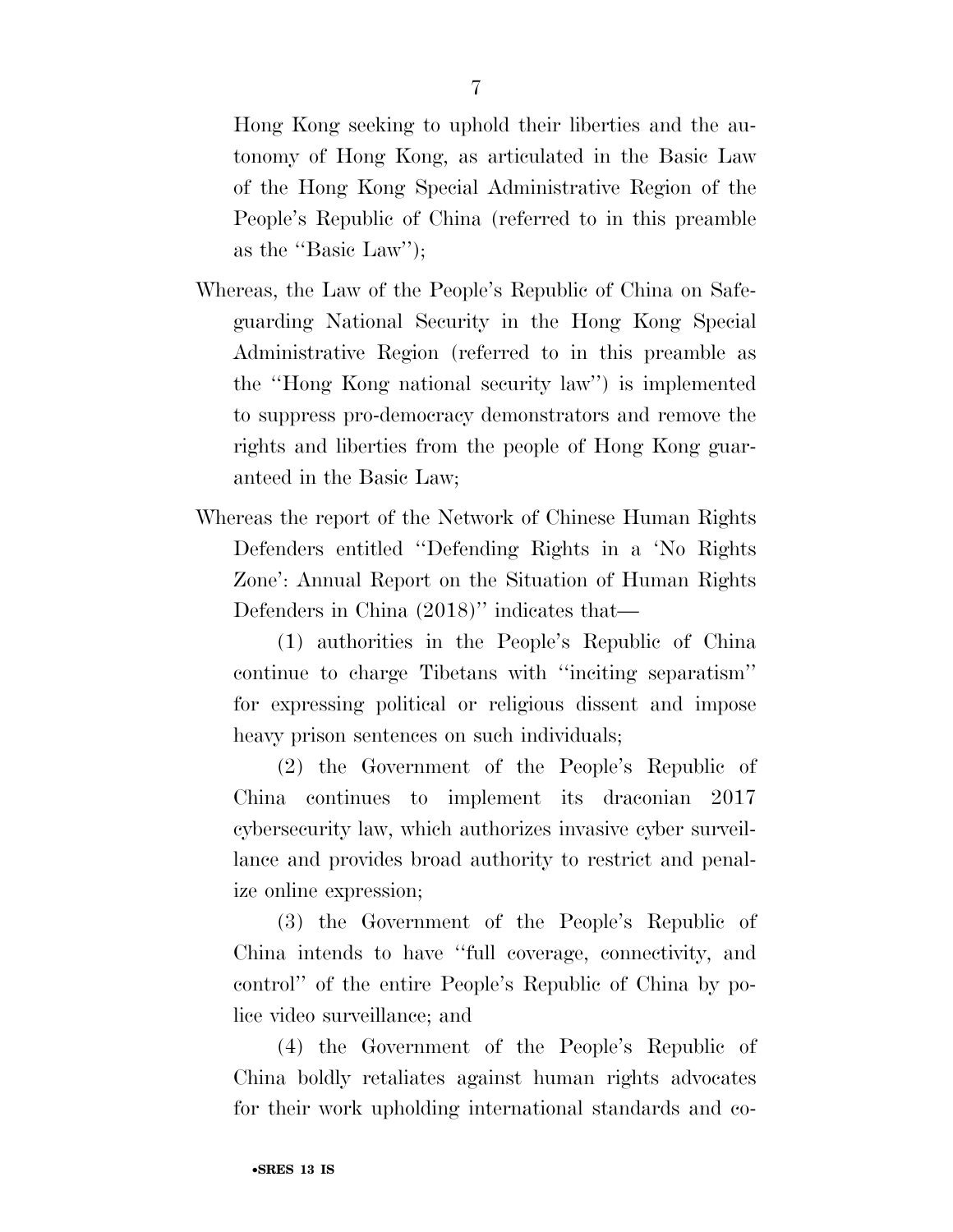operating with the United Nations human rights mechanisms;

- Whereas, in January 2020, the editorial board of The Washington Post questioned whether the People's Republic of China should ''be allowed to host the 2022 Winter Olympics in one city while running concentration camps in another''; and
- Whereas the flagrant human rights abuses committed by the Government of the People's Republic of China are inconsistent with Olympic values: Now, therefore, be it
	- 1 *Resolved,* That—
	- 2 (1) the Senate supports the values of Olympism 3 and the principles of Team USA with respect to the 4 protection of—
- 5 (A) the rights, safety, and well-being of 6 athletes; and
- 7 (B) the integrity of sport; and
- 8 (2) it is the sense of the Senate that, consistent 9 with the principles of the International Olympic 10 Committee, unless the Government of the People's 11 Republic of China demonstrates significant progress 12 in securing fundamental human rights, including the 13 freedoms of religion, speech, movement, association, 14 and assembly, the International Olympic Committee 15 should rebid the 2022 Winter Olympics to be hosted